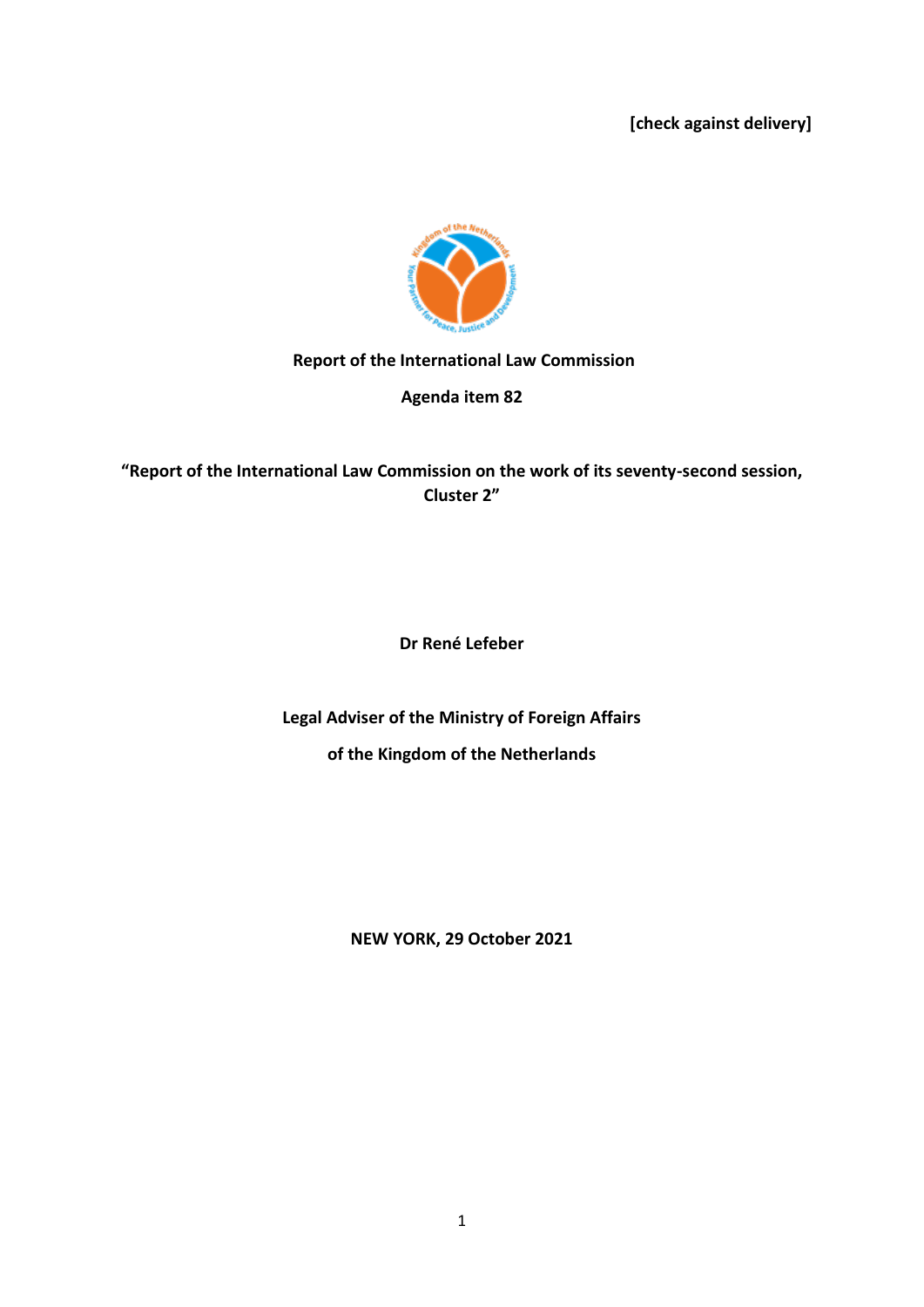# **Cluster II**

### **Chapter VI - Immunity of State officials from foreign criminal jurisdiction**

# Chair,

I would now like to turn to the topic of jurisdictional immunities of State officials from foreign criminal jurisdiction. I would like to start by thanking the Special Rapporteur for her Eighth Report. We have followed this topic closely. As the host State to many diplomatic missions and international organisations, the law of immunities is very relevant to the Netherlands. In principle, therefore, we would strongly support the development of this law. This is also why we are currently in the process of ratifying the 2004 UN Convention on jurisdictional immunities of States and their property. A treaty on the jurisdictional immunities of State officials would be a welcome complement to this corpus of law.

However, I regret to say that the present approach of the ILC does not bode well. Chair, my Government is concerned with the application of the general rules of international law to specific issues addressed by the Commission in the context of the present topic. The way in which the topic is dealt with at present demonstrates serious deficiencies in the conceptual underpinnings of the project. That, in turn, is not only to the detriment of general international law, but also undermines the clarity of the proposed rules on immunity as presented by the Commission. I wish to highlight three. Our detailed comments to specific draft articles will be included in the uploaded intervention.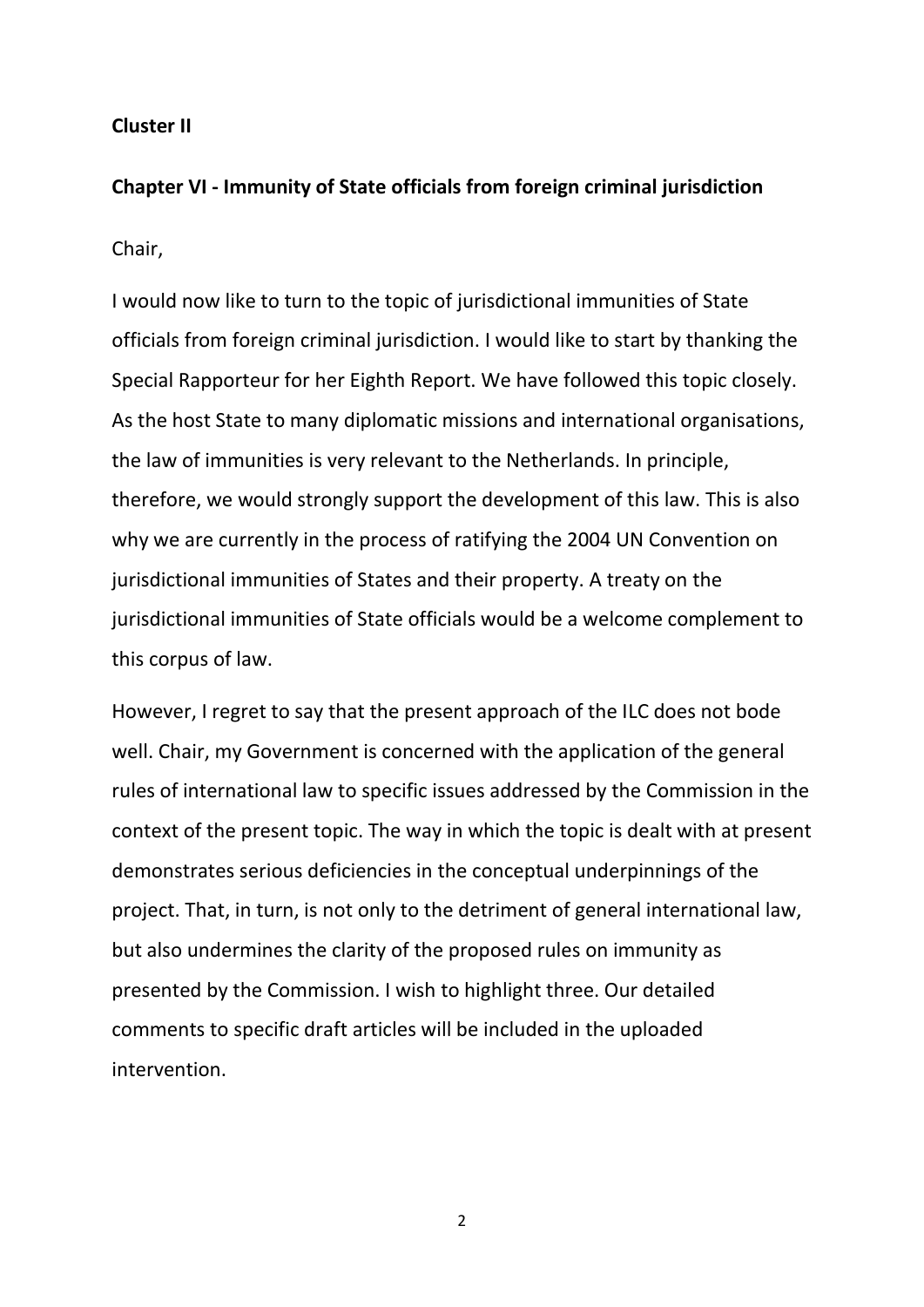First, the distinction between the primary obligations under the law of immunities and the secondary obligations in the context of breaches of that law is blurred. This causes a lack of clarity with respect to the rules on dispute settlement. It also affects the nature of the provisions included, and the extent to which they reflect obligations of conduct or mere hortatory statements. If and when this document is to become a treaty, the Netherlands will support a compromissory clause including compulsory dispute settlement, preferably at the International Court of Justice. However, such a dispute settlement mechanism, as secondary rules, may be used only to assess whether the States parties to the agreement have complied with their mutual primary obligations under the law of immunity. As long as these primary obligations are not clear, it seems premature to discuss secondary norms.

These primary obligations under the law of immunity must – at least – reflect the essence of the law of immunity. This essence is that immunity applies, or it does not. Whether it applies is irrespective of whether it is invoked. When it applies, it may be waived, but there can be no obligation to waive. That would be tantamount to denying the application of immunity. Considering the provisions on invocation and waivers with this in mind, my Government remains unconvinced by the current approach. While sympathetic to the notion that the question of whether immunities apply be resolved at the earliest possible stage, we cannot support the consequence of that notion now present in the draft articles for the State of the official, in particular in the light of the settlement of disputes. The Netherlands believes that the State of the official cannot be required to provide information to support the application of immunity in a given case, even if it may choose to do so. It can also not be found in breach of the law on immunity for not invoking immunity as soon as possible.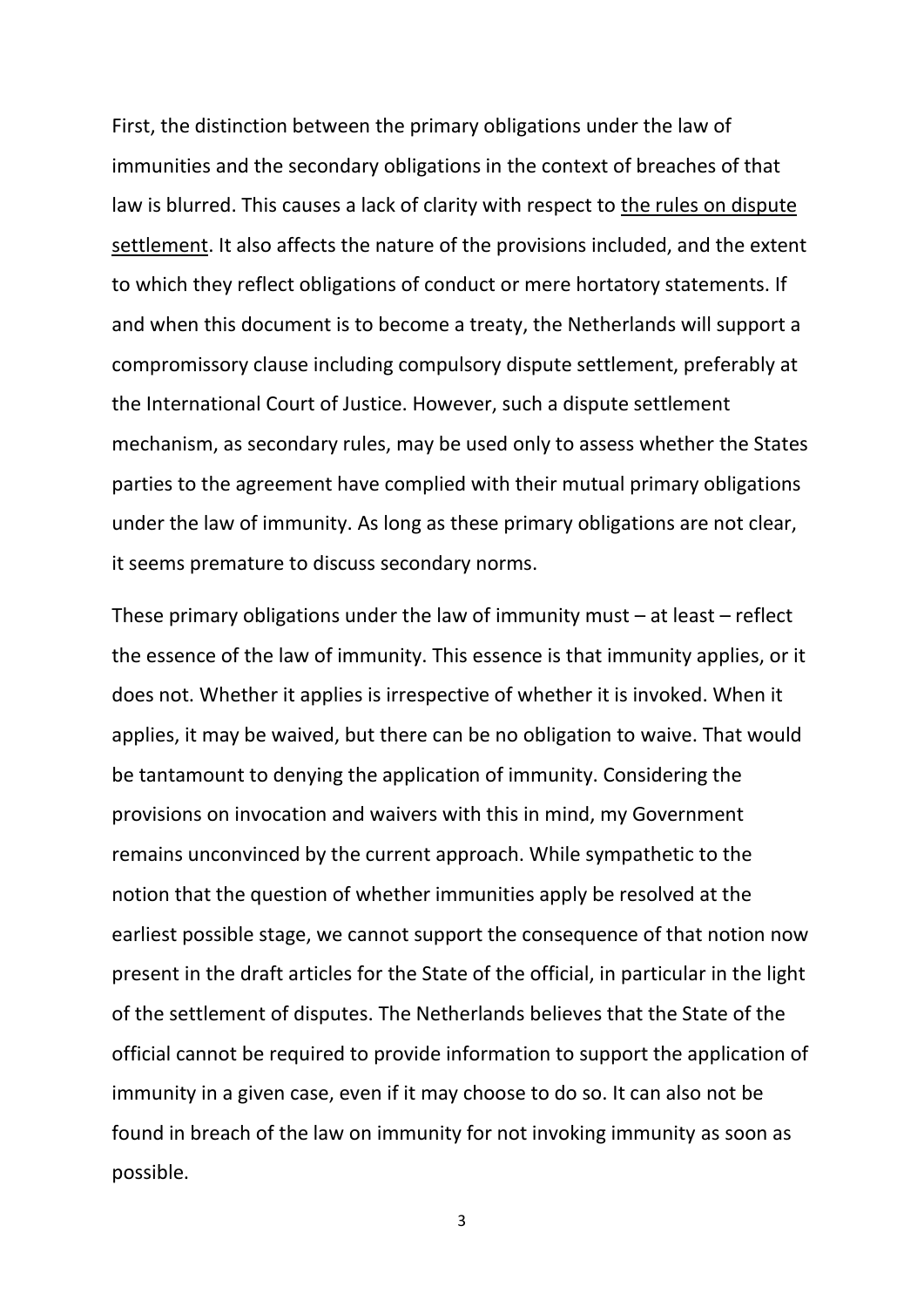On the basis of the presumption of immunity, the burden of proof is on the forum State. In the same way, the choice to waive immunity is a discretionary one and this decision cannot be subject to dispute settlement.

Second, the Commission sometimes reflects the mere practice of States as supporting a rule of customary international law, whereas this practice may be just that, a practice, rather than the reflection of an obligation. For instance, the Netherlands does not consider that there is support, in State practice, of an obligation to invoke immunity in writing (draft Article 10). There is no support for the modus (in writing). As soon as the State of the official's intention to do so is clear, by whatever means, immunities must be considered to be invoked. Also, in light of the presumption of immunity, the Netherlands would question whether the language in the Commentary to draft Article 10, paragraph 2, reflects customary international law. The fact that there is *usus* in invoking immunity does not imply that States have the *opinio* that they must invoke such immunity in order to enjoy it. Invocation confirms a preexisting condition. It is therefore, in the view of the Netherlands, no surprise that relevant treaties do not refer to invocation as a precondition.

Third, the draft articles seems to ignore the general rules on obligations, in particular the rules on what constitutes a binding obligation under international law, rules on circumstances precluding wrongfulness, and rules on the termination, suspension, and invalidity of obligations. This is illustrated, amongst others, by the provision on the irrevocability of waivers (draft Article 11). My Government would consider that this provision should be suppressed. A waiver must be express, and it constitutes a unilateral act of State, binding the State of the official. The forum State has a legitimate expectation that this unilateral act will be performed in good faith.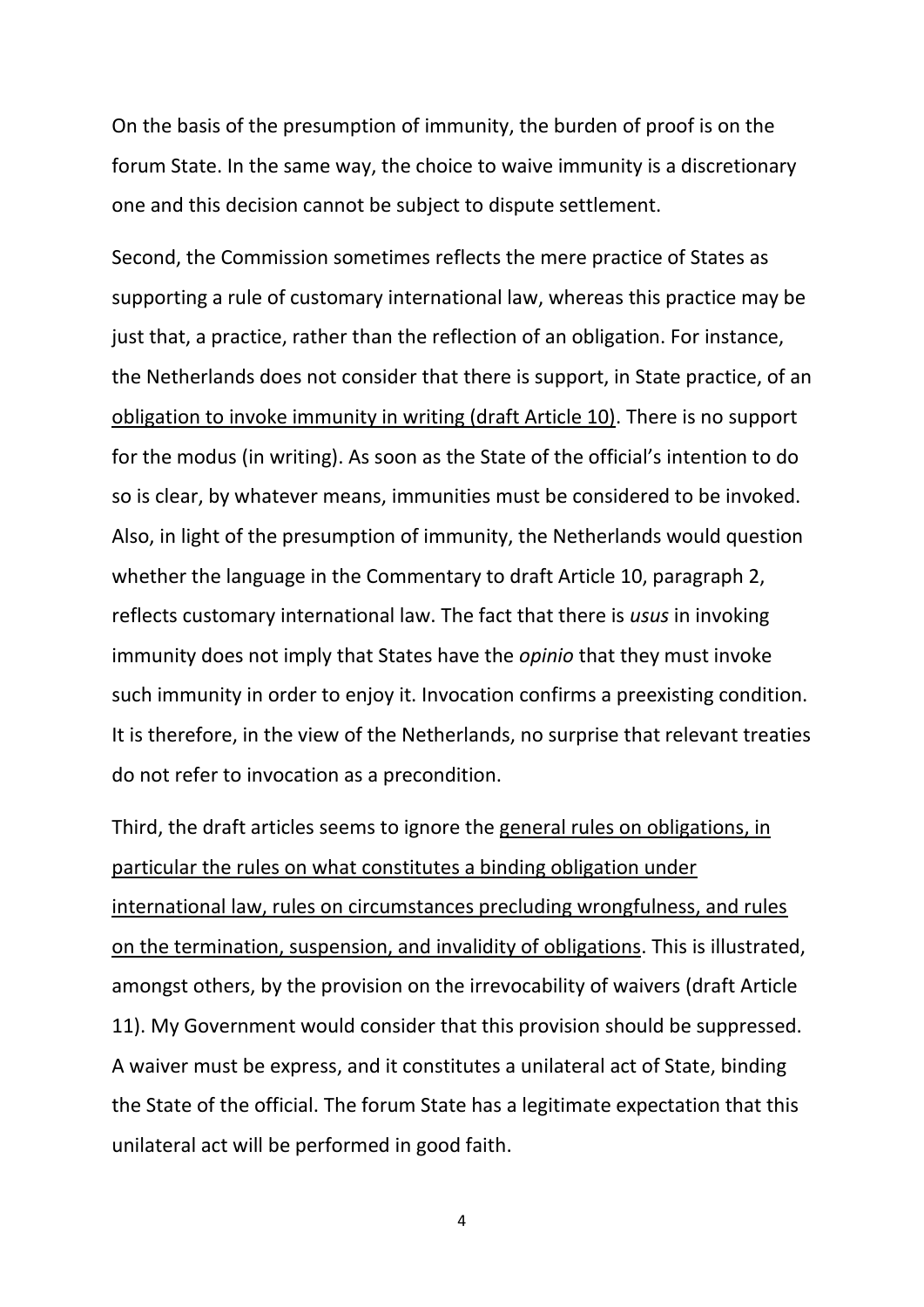At the same time, it seems obvious that a waiver may be withdrawn under certain circumstances. These include a fundamental change of circumstances. The Netherlands would also consider that a waiver may be withdrawn when it was provided on the basis of fraudulent conduct of the forum State or under the threat or use of force.

Finally, [Mme/Mr] Chair, in view of the time, I will briefly refer to the position of the Netherlands against the inclusion of a 'without prejudice' clause regarding international criminal tribunals (draft Article 1), and against the inclusion of a list of international crimes (draft Article 7). The full text on these matters is included in the Annex. Suffice it to say here that we will not support the inclusion of a *sans préjudice* clause, and will also not support the inclusion of a list of crimes.

For our further comments on specific provisions, I would like to refer to the annex to the present intervention.

# **Chapter IX - Sea-level rise in relation to international law**

Chair, the Kingdom of the Netherlands welcomes the report of the International Law Commission on the topic "Sea-level rise in relation to international law" and would like to thank the Co-Chairs of the Study Group for their first issues paper.

The issue of sea-level rise is of great importance to the Netherlands. The Netherlands is guided by the notions of legal certainty, stability and security while remaining firmly grounded in the primacy of the UNCLOS.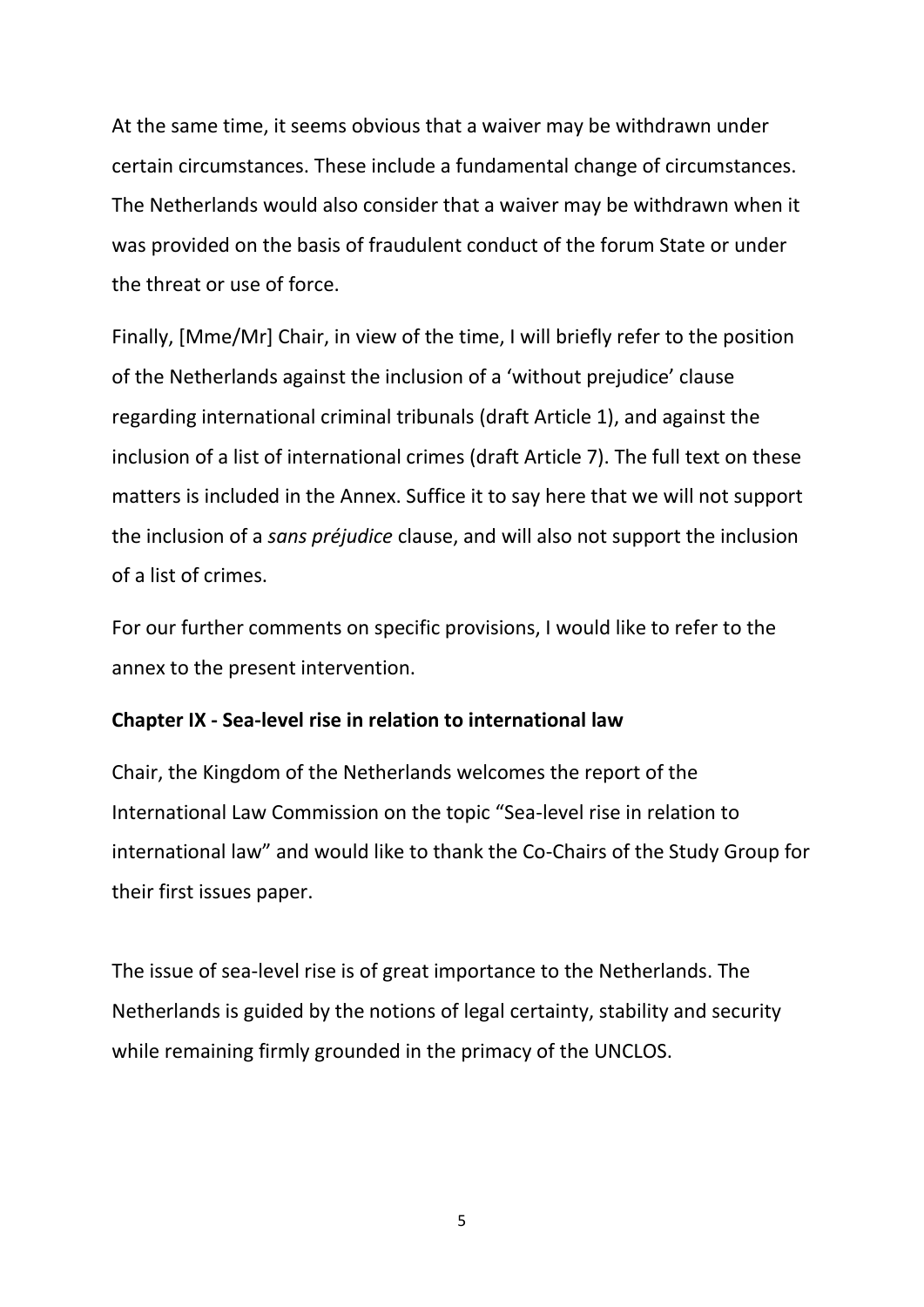As to the scope of the study, the Netherlands would like to note that this topic raises many complex questions and that certain subjects deserve further study. The report contains a wide spectrum of thoughts on how to approach and tackle the loss of maritime zones that states experience due to sea level rise. However, in our opinion, some potential solutions deserve more consideration. In particular, we would like to note that the option of merely securing the outer limits of established maritime zones to prevent states from losing maritime zones has not received much attention in the current report.

The Netherlands welcomes the proposal made by the Co-Chairs to further study the issue of navigational charts, and the different functions of the charts of the International Hydrographic Organizations and the charts that are deposited with the Secretary-General of the United Nations for the purposes of registration of maritime zones. The Netherlands would like to observe that the current report does not contain an elaborate discussion on navigational safety and the potential dangers to navigation in case of securing baselines.

The Netherlands looks forward to the upcoming issues papers of the Co-Chairs of the Study Group.

Thank you.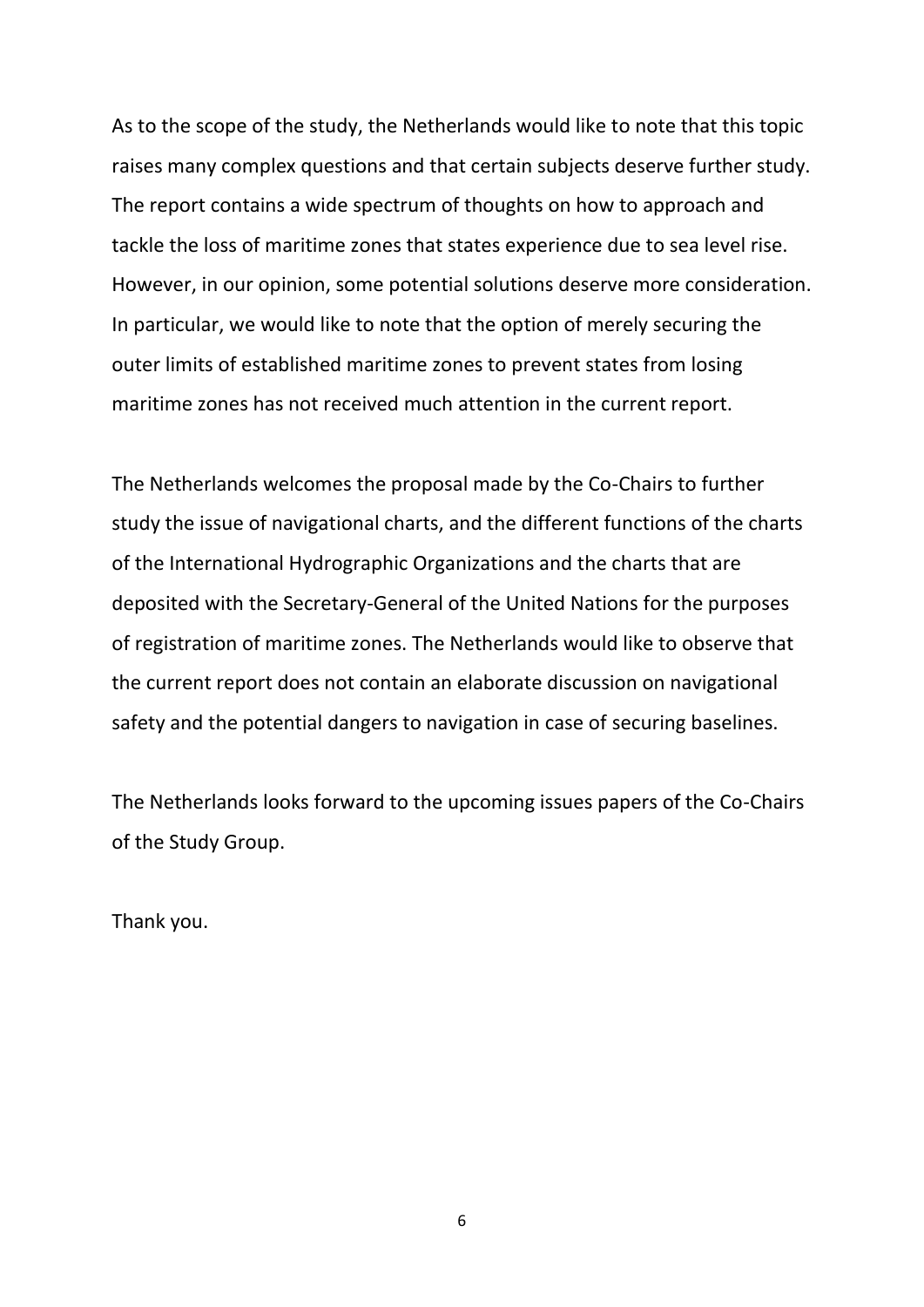#### Annex:

In its comments on the work of the ILC in the  $6<sup>th</sup>$  Commission, the Netherlands has repeatedly expressed its concerns about the introduction, even by means of a *sans préjudice*, of the issue of immunity before international criminal tribunals, including hybrid tribunals, into the work on immunity from national criminal jurisdiction (**draft Article 1**). The Netherlands would consider that a clause explaining that the rules contained in the work before us at present are not applicable to the jurisdiction of international criminal courts and tribunals is not necessary, and uncalled for. As my Government has stated before, the jurisdiction, and the limits thereto, of such courts and tribunals are determined by the States parties to their constitutive instruments.

My Government questions the coherence of **draft Article 4**, on immunity *ratione personae* and *materiae.* Paragraphs 1 and 2 of draft Article 4 describe what immunity *ratione personae* means, presumably reflecting customary international law. However, in paragraph 3, reference is made to 'international law' to explain the transition from *immunity ratione personae* to *immunity ratione materiae.* My Government fails to see why such reference would be preferable over the actual inclusion, in the present draft articles, of those rules. Only a *sans prejudice* provision would justify a reference to 'international law'. The reference in draft Article 4 seems particularly misplaced, since draft Article 6 does deal with the situation of the transition from *immunity ratione personae* to *immunity ratione materiae*. In doing so, however, **draft Article 6**, paragraph 2, should also include the situation in which a State official remains in office, but in a different function.

In relation to **draft Article 7**, paragraph 1, the Netherlands wishes to repeat its position regarding the inclusion of a list, in particular since its comments were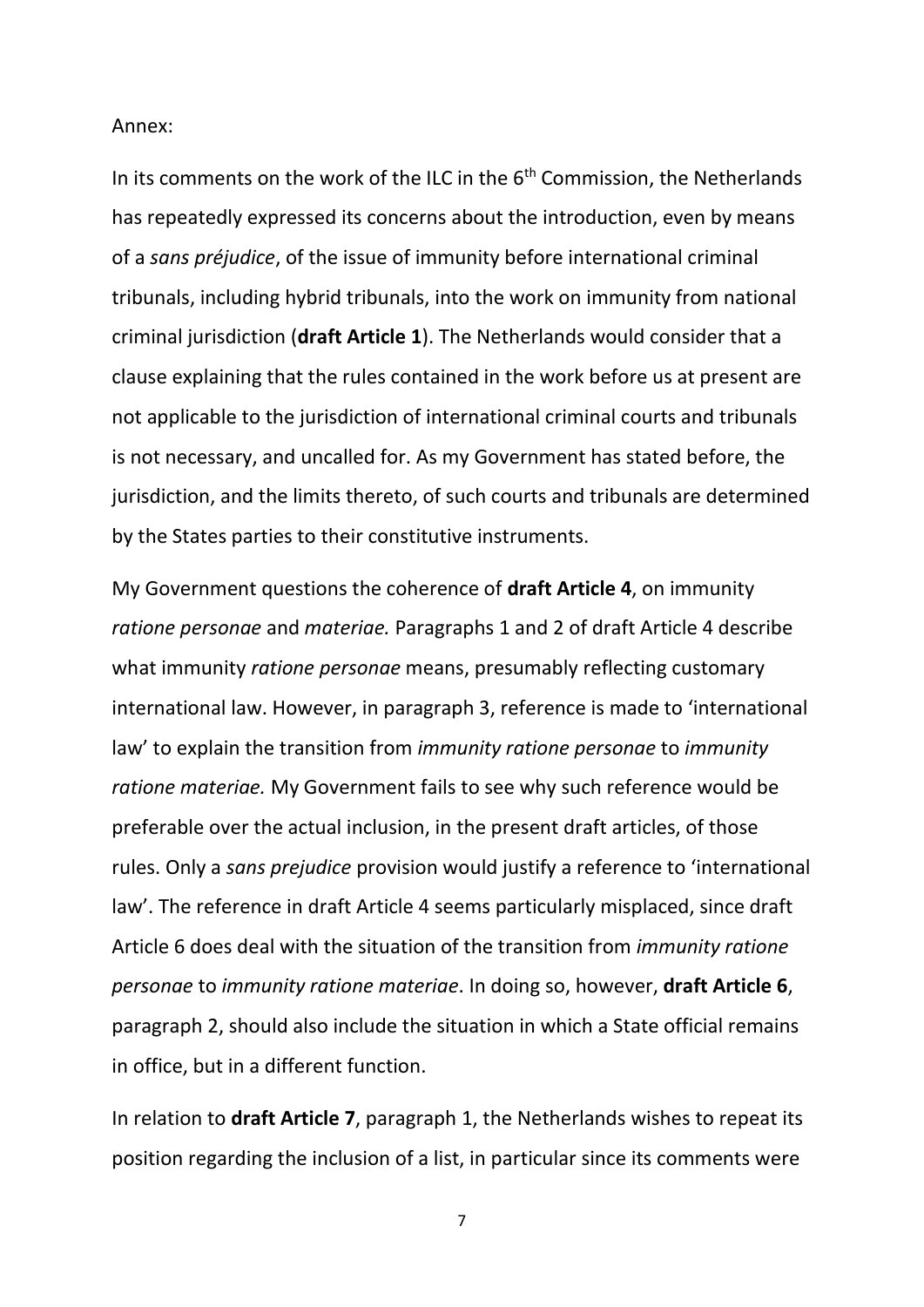misquoted in the Report of the Special Rapporteur. It is stated for the record that the Netherlands continues to oppose the inclusion of a list of rules of *jus cogens* and of international crimes. An indicative list may be included in the commentary, but should not be included in a draft article. As to the specific list now included: this list is incomplete and seems to be arbitrary. While torture is included, some other serious breaches of human rights and humanitarian law are not. Neither is the prohibition on slavery, nor the right to selfdetermination.

As to **draft Article 8**, the Netherlands would like to know what is meant by 'examination' and also by 'criminal proceedings'. According to the Netherlands, the forum State is entitled to initiate a criminal investigation, regardless of immunities. Immunities and inviolabilities will apply to the collection of evidence or witness statements from a person entitled to immunity, (pre-trial) arrest, detention, summons to appear etc. As the case may be, applicable immunities must then be waived before the forum State may proceed. My Government has noted the commentary to draft Article 8 *ante*, in paragraph 7 of the Commentary, and the suggestion that the term 'criminal proceedings' requires further elaboration. The Netherlands would, in that context, like to repeat that it considers that a forum State is entitled to initiate a criminal investigation, and that this stage of proceedings is not covered by immunities. The Netherlands, therefore, supports the text in the commentary to draft Article 8, paragraph 6.

**Draft Article 10** seems to reverse the burden of proof. A person entitled to immunity enjoys that immunity regardless of whether it is invoked. It seems inconsistent to require both that a waiver be express and that invocation be express. It is either/or. The Netherlands operates on the notion of the